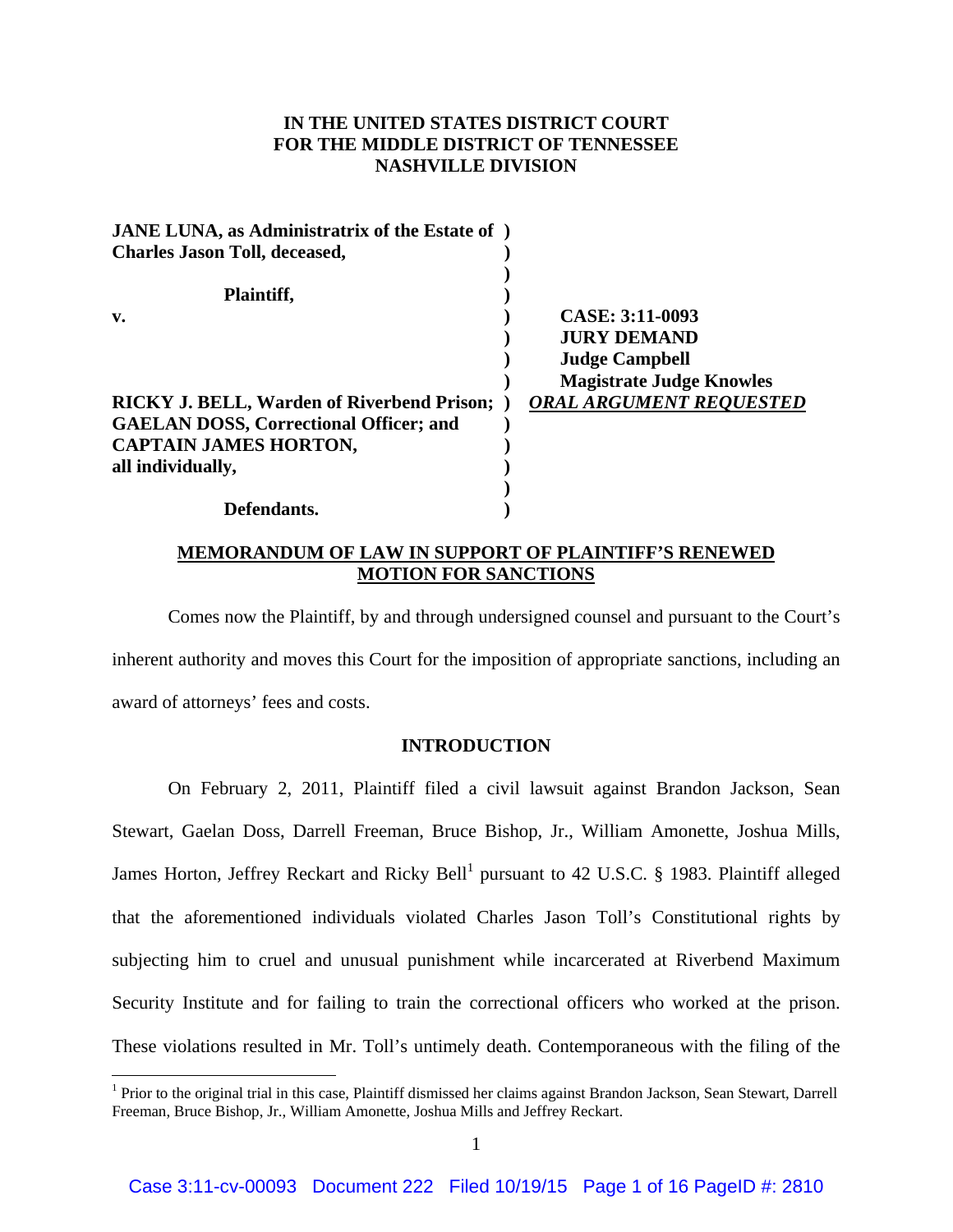Complaint, Plaintiff served written discovery on Ricky J. Bell and James Horton. The first numbered request asked for a copy of the personnel file of the Defendants, including William Amonette who was a co-defendant at the time. The fifth numbered request asked for "all reports, memorandums, documents of any sort prepared by any employee of the State of Tennessee as it pertains to the death of Mr. Toll including but not limited to reports of internal affairs whether maintained electronically or in written form." The sixth numbered request asked for "all emails and other written communications which in any way pertained to the death of Mr. Toll from August 17, 2010 through date including but not limited to email traffic between the various defendants, supervisors, and any other employee of the Tennessee Department of Corrections or employee of the State of Tennessee. Included within this request that all backup computers or software be searched for relevant material pertinent to this questions so as to acquire information which may have been deleted on regular servers or other computer processors or backup software." Counsel for Defendants provided several thousands of pages in response to Plaintiff's Requests for Production of Documents. However, the resignation letter provided by Mr. Amonette at the time of his resignation was in fact not provided in any of these documents. Subsequently, counsel for Plaintiff took the deposition of Mr. William Amonette. In his deposition, Mr. Amonette was asked why he no longer worked at Riverbend Maximum Security Institute. He indicated that he had resigned after Mr. Toll's death because he felt he was being given a hard time at work due to a rumor he had spoken with one of Plaintiff's attorneys. Even after being pressed as to the circumstances surrounding his resignation, the testimony of Mr. Amonette made no mention of resigning due to being asked to falsify his training records, other correctional officers being told to falsify their training records, or Internal Affairs not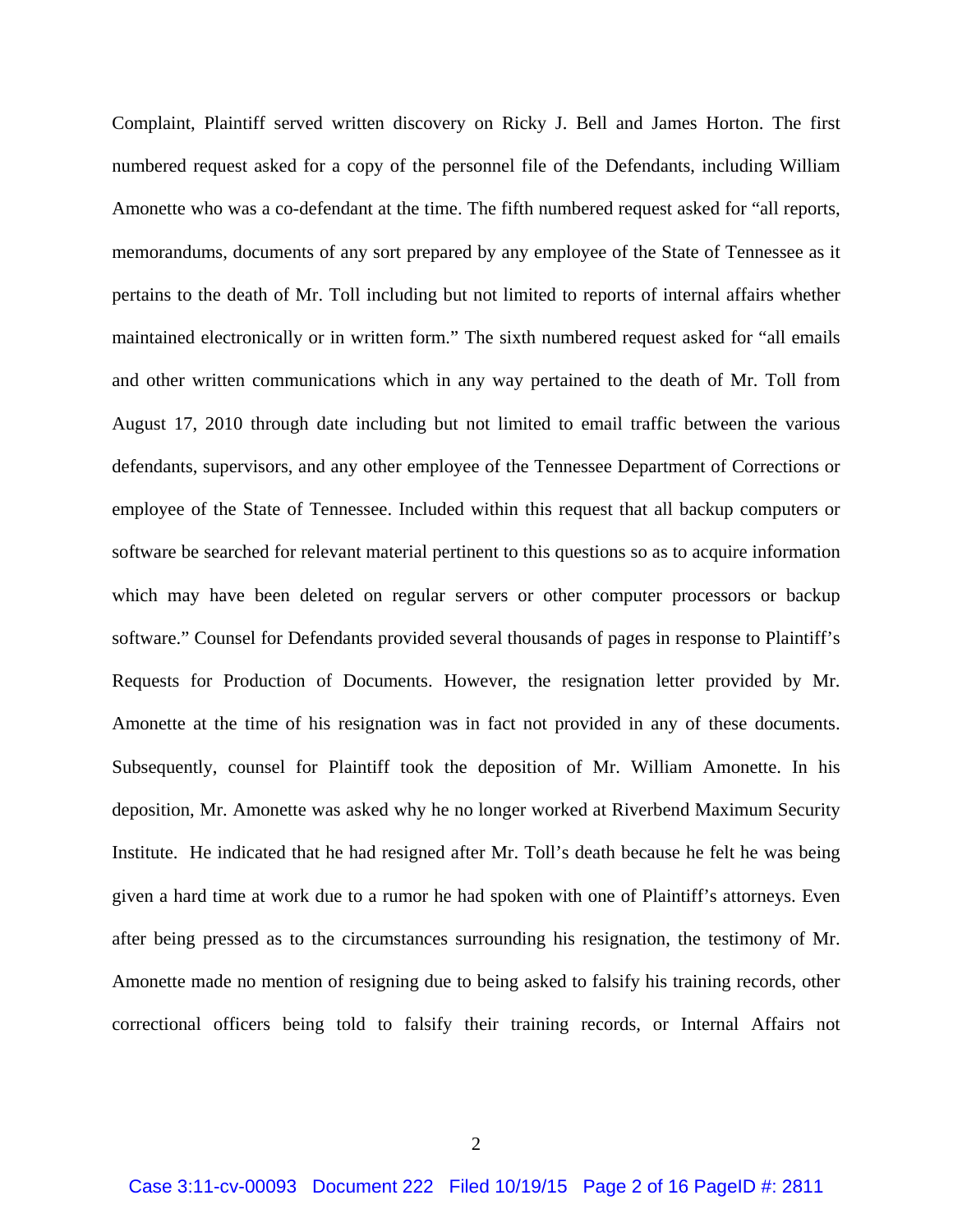interviewing witnesses regarding Mr. Toll's death. (Doc. 176-1). A jury trial was held August 14, 2013 through August 23, 2013 and a verdict was entered in favor of the Defendants.

*The New York Times* ran a newspaper and online story regarding the case on July 28, 2014, some 11 months after the trial in this matter. In preparation for the story, the reporter issued a Freedom of Information Act request for the personnel file of Mr. Amonette. The reporter was provided Mr. Amonette's personnel file which included a copy of his resignation letter. (Doc. 180-1). Upon further inquiry by Plaintiff, she was provided a copy of the resignation letter from an employee of the Tennessee Department of Corrections. This was the first time Plaintiff knew of the actual contents of Mr. Amonette's resignation letter, dated February 7, 2011, a period of five days after this lawsuit was filed and over two years prior to the original trial. Subsequently, Ben Hall, a reporter with News Channel 5, issued his own Freedom of Information Act request and obtained a copy of Mr. Amonette's resignation letter which differed from the one provided to *The New York Times*. While the content of the resignation letters were the same, on Mr. Hall's request, the resignation letter indicated it was Page 1 of 5. (Doc. 180-2). An email, which accompanied the letter, stated that the other pages attached to the resignation letter were Mr. Amonette's leave sheet, time sheet, roster and training summary. (Doc. 180-3). None of these significant documents were provided to Plaintiff at any time.

Plaintiff, within the time limit provided by law, subsequently filed a Motion to Reopen the case along with a Rule 60 Motion. Oral arguments were heard and Judge Nixon granted Plaintiff's motions, vacated the judgments entered in favor of the Defendants and ordered that a new trial be held. On July 30, 2015, Plaintiff filed a Motion for Sanctions against Defendants. (Doc. 213). On August 21, 2015, Plaintiff filed a Motion to Withdraw her Motion for Sanctions, reserving the right to refile at a later date. (Doc. 219). Your Honor granted Plaintiff's Motion to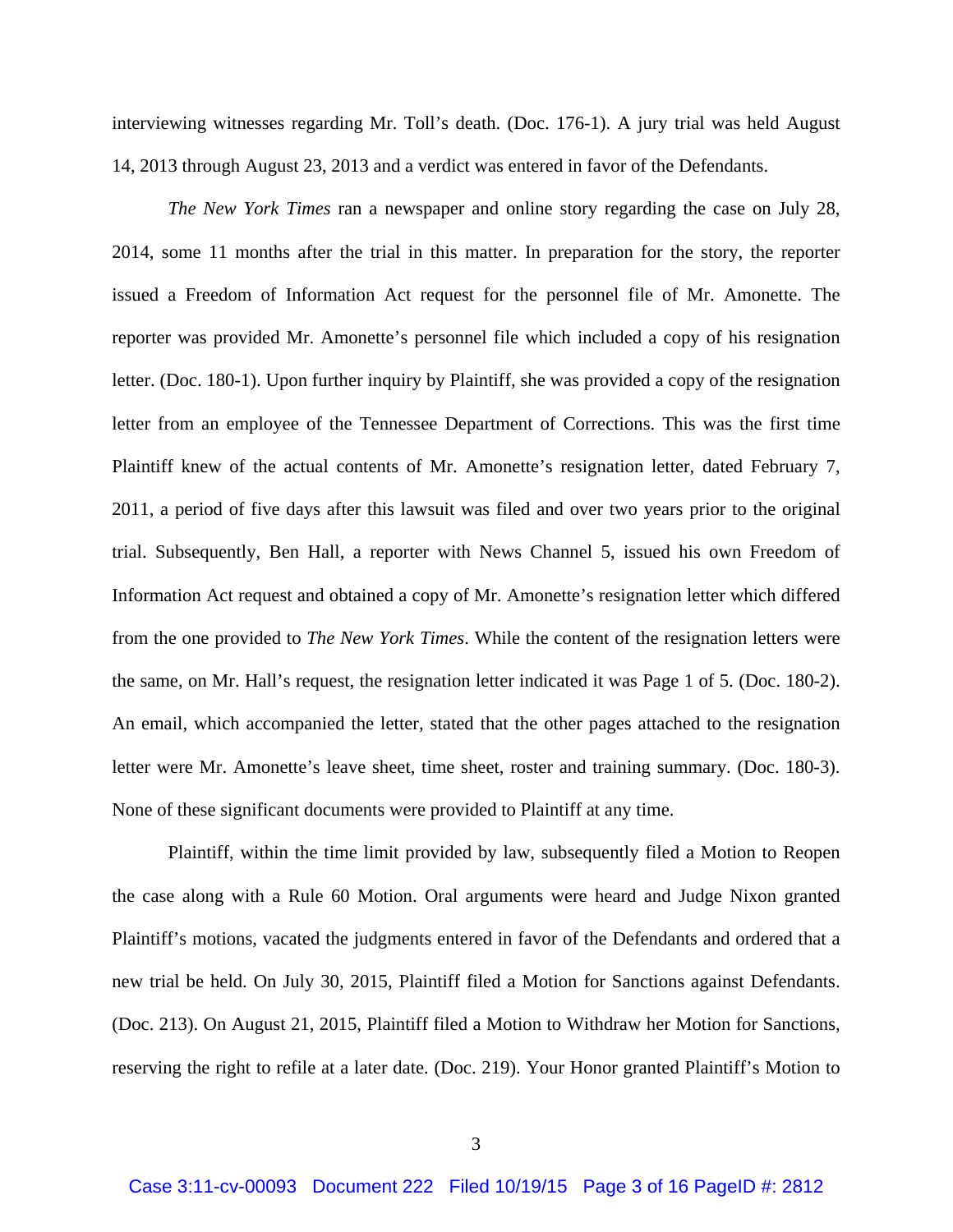Withdraw on August 24, 2015. (Doc. 220). Plaintiff is now filing this Renewed Motion for Sanctions.

#### **ARGUMENT**

 The Federal Rules of Civil Procedure clearly establish a strong policy favoring full disclosure of relevant information. Specifically, F.R.C.P. 26(b) establishes this strong view as follows:

*Scope in General.* Unless otherwise limited by court order, the scope of discovery is as follows: Parties may obtain discovery regarding any non-privileged matter that is relevant to any party's claim or defense—including the existence, description, nature, custody, condition, and location of any documents or other tangible things and the identity and location of persons who know of any discoverable matter. For good cause, the court may order discovery of any matter relevant to the subject matter involved in the action. Relevant information need not be admissible at trial if the discovery appears reasonably calculated to lead to the discovery of admissible evidence. All discovery is subject to the limitations imposed by Rule 26(b)(2)(C).

 The Federal Rules of Civil Procedure, with respect to interrogatories and requests for production of documents, all refer to and incorporate the broad and liberal construction of discovery set forth in F.R.C.P. 26(b). Therefore, the Federal Rules of Civil Procedure indicate that "[p]arties may obtain discovery regarding any matter, not privileged, that is relevant to the claim or defense of any party…." Fed.R.Civ.P. 26(b)(1). Relevancy means that the evidence "appears reasonably calculated to lead to the discovery of admissible evidence." Fed.R.Civ.P. 26(b)(1); *see also Coleman v. Am. Red Cross*, 23 F.3d 1091, 1097 (6th Cir.1994). The Court should broadly interpret whether evidence is relevant. *See Oppenheimer Fund, Inc. v. Sanders,*  437 U.S. 340, 351 n. 12, 98 S.Ct. 2380, 57 L.Ed.2d 253 (1978) (quoting 4 J. Moore, *Federal Practice* § 26.96[1], at 26-131 n. 4 34 (2d ed.1976)).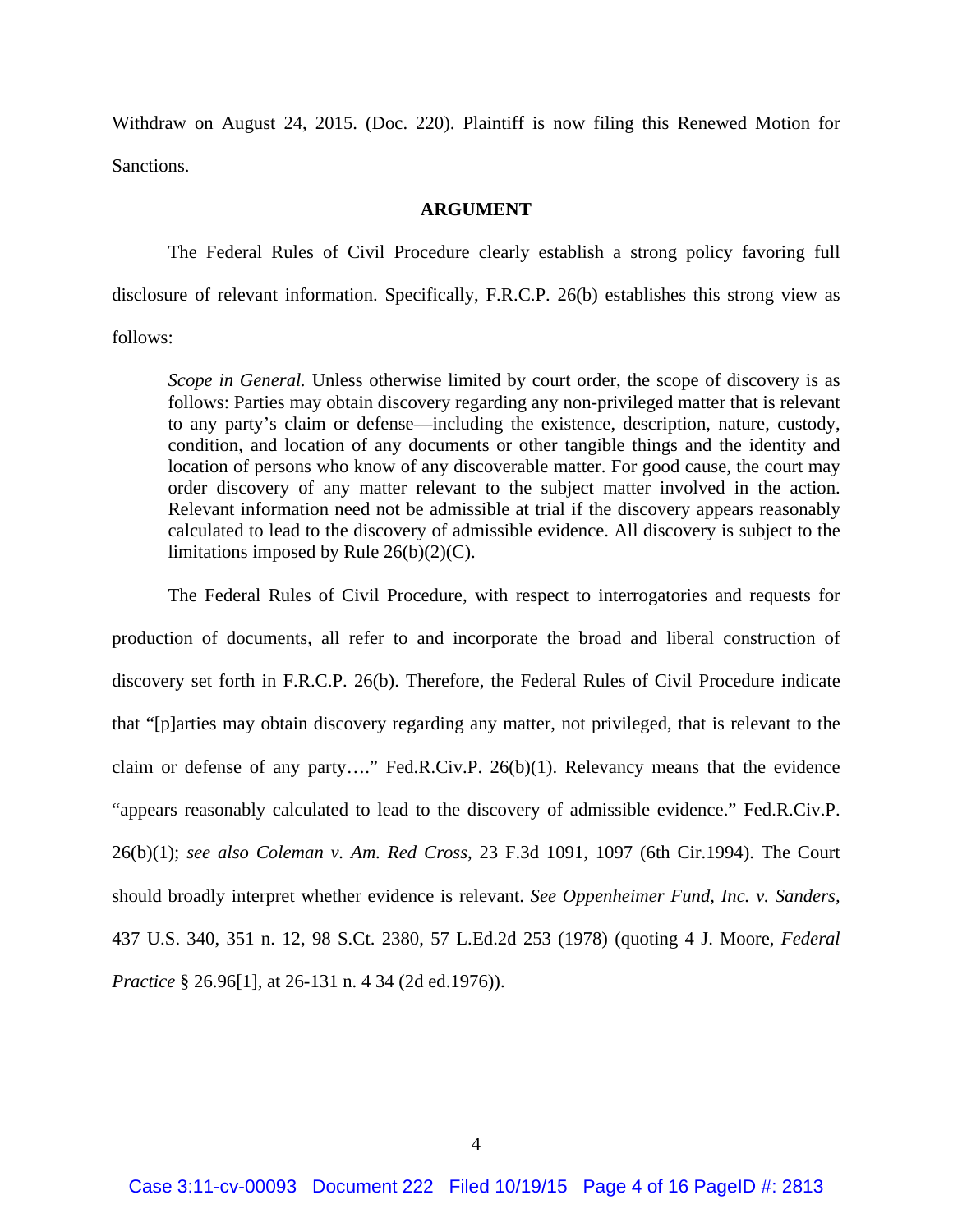Given the strong public policy favoring full disclosure, F.R.C.P. 26(e)(1) further requires that parties to litigation are under an affirmative duty to supplement discovery responses as follows:

(1) *In General*. A party who has made a disclosure under Rule 26(a)—or who has responded to an interrogatory, request for production, or request for admission—must supplement or correct its disclosure or response:

(A) in a timely manner if the party learns that in some material respect the disclosure or response is incomplete or incorrect, and if the additional or corrective information has not otherwise been made known to the other parties during the discovery process or in writing; or

(B) as ordered by the court.

 To show the strong public policy towards disclosure during discovery, in the event litigants fail to comply with the obligations set out by the Federal Rules of Civil Procedure, the Rules offer different sanctions which can be awarded. However, and as is the case here, in addition to the express powers specifically identified under the Federal Rules of Civil Procedure, the Court has broad inherent power to impose sanctions for abusive conduct during discovery which may not be accounted for in the Federal Rules of Civil Procedure. *See Chambers v. NASCO*, 501 U.S. 31, 111 S.Ct. 2123, 115 L.Ed.2d 27 (1991); *Roadway Express, Inc. v. Piper*, 447 U.S. 752, 100 S.Ct. 2455, 65 L.Ed.2d 488 (1980). A court's inherent power "is governed not by rule or statute but by the control necessarily vested in courts to manage their own affairs so as to achieve the orderly and expeditious disposition of cases." *Link v. Wabash R. Co.,* 370 U.S. 626, 630-31, 82 S.Ct. 1386, 8 L.Ed.2d 734 (1962); *see also Roadway Express, Inc. v. Piper*, 447 U.S. 752, 100 S.Ct. 2455, 65 L.Ed.2d 488 (1980). This inherent power includes the Court's "power to control and supervise its own proceedings." *Smith v. Northwest Fin. Acceptance, Inc.,* 129 F.3d 1408, 1419 (10th Cir.1997). As the Court noted in *Davidson Hotel Co. v. St. Paul Fire & Marine Insurance Co.,* 136 F.Supp.2d 901 (W.D. TN 2001) when ruling on a Motion for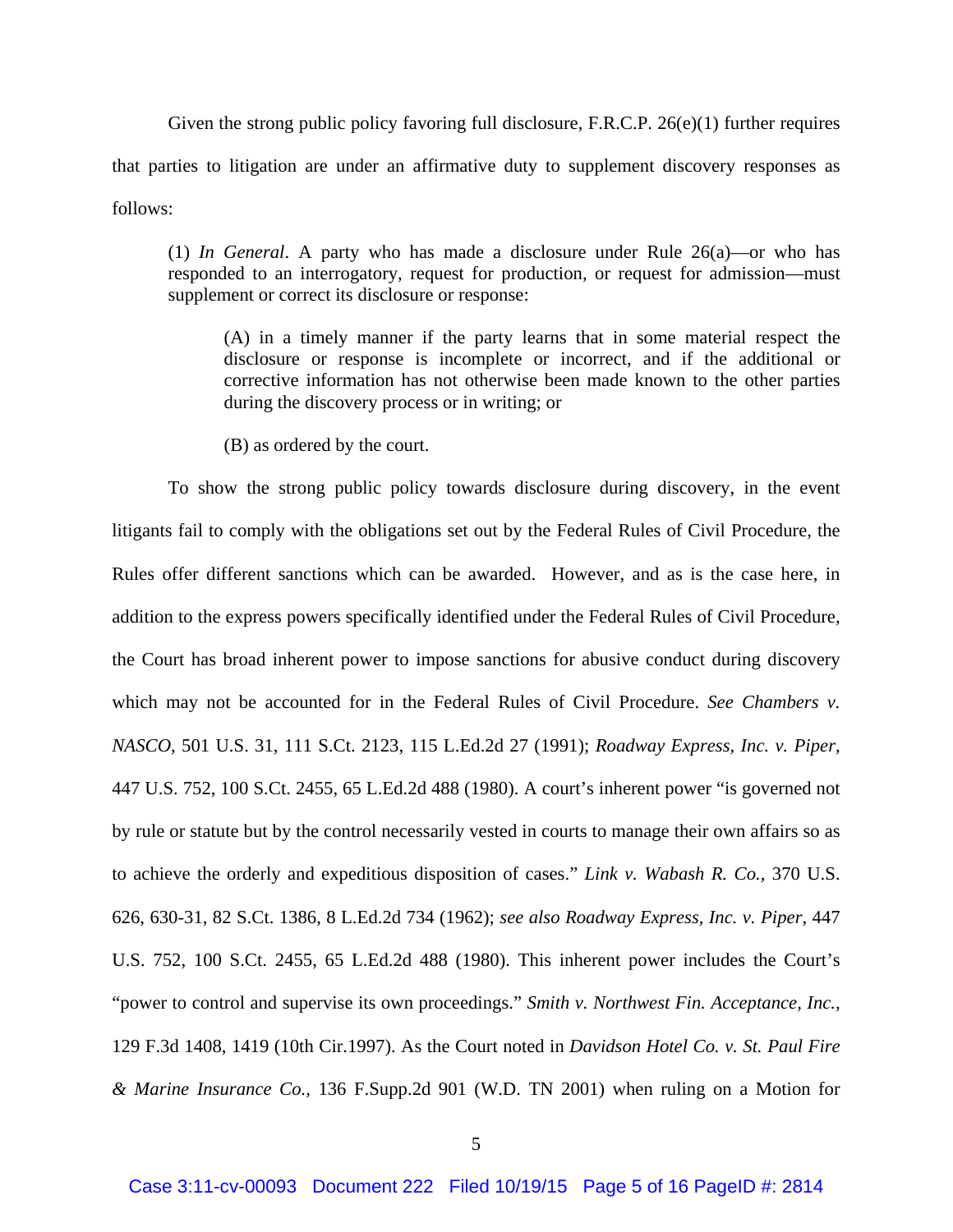Sanctions, "the Court to ensure fair and efficient administration of justice grant the power to sanction" even without a previous discovery order that was violated.

 Further, the decision to impose sanctions lies within the sound discretion of the trial court. *See Dillon v. Nissan Motor Co.,* 986 F.2d 263, 268 (8th Cir.1993). Sanctions are "not merely to penalize those whose conduct may be deemed to warrant such a sanction, but to deter those who might be tempted to such conduct in the absence of such a deterrent." *Hockey League v. Metropolitan Hockey Club, Inc.*, 427 U.S. 639, 96 S.Ct. 2778, 49 L.Ed.2d 747 (1976). "[T]he applicable sanction should be molded to serve the prophylactic, punitive, and remedial rationales" against the abusive party. *West v. Goodyear Tire & Rubber Co.*, 167 F.3d 776, 779 (2d Cir.1999). The Court should adjust the severity of the sanction depending on the circumstances of each case, including analyzing whether the conduct was intentional, negligent, or inadvertent. *See Potts v. Mayforth*, 59 S.W.3d 167, 171-72 (Tenn.Ct.App.2001); *Shahrdar v. Global Housing, Inc.,* 983 S.W.2d 230, 235-36 (Tenn.Ct.App.1998).

 There is no question that Mr. Amonette's resignation letter should have been submitted in response to Plaintiff's discovery requests. As indicated above, Mr. Amonette's resignation letter was dated February 7, 2011 which was five days after the lawsuit was filed and discovery was sent. Even if Mr. Amonette's resignation letter did not make its way to his personnel file by the time Defendants provided their initial responses, which was on April 25, 2011, the Federal Rules of Civil Procedure clearly require a duty to supplement responses.

Counsel for Defendants have contended they never saw the resignation letter and were never provided a copy from the Tennessee Department of Correction. However, as indicated above, two individuals submitted FOIA requests and were readily provided with the resignation letter. It is unfathomable to believe that two public individuals not involved in the litigation were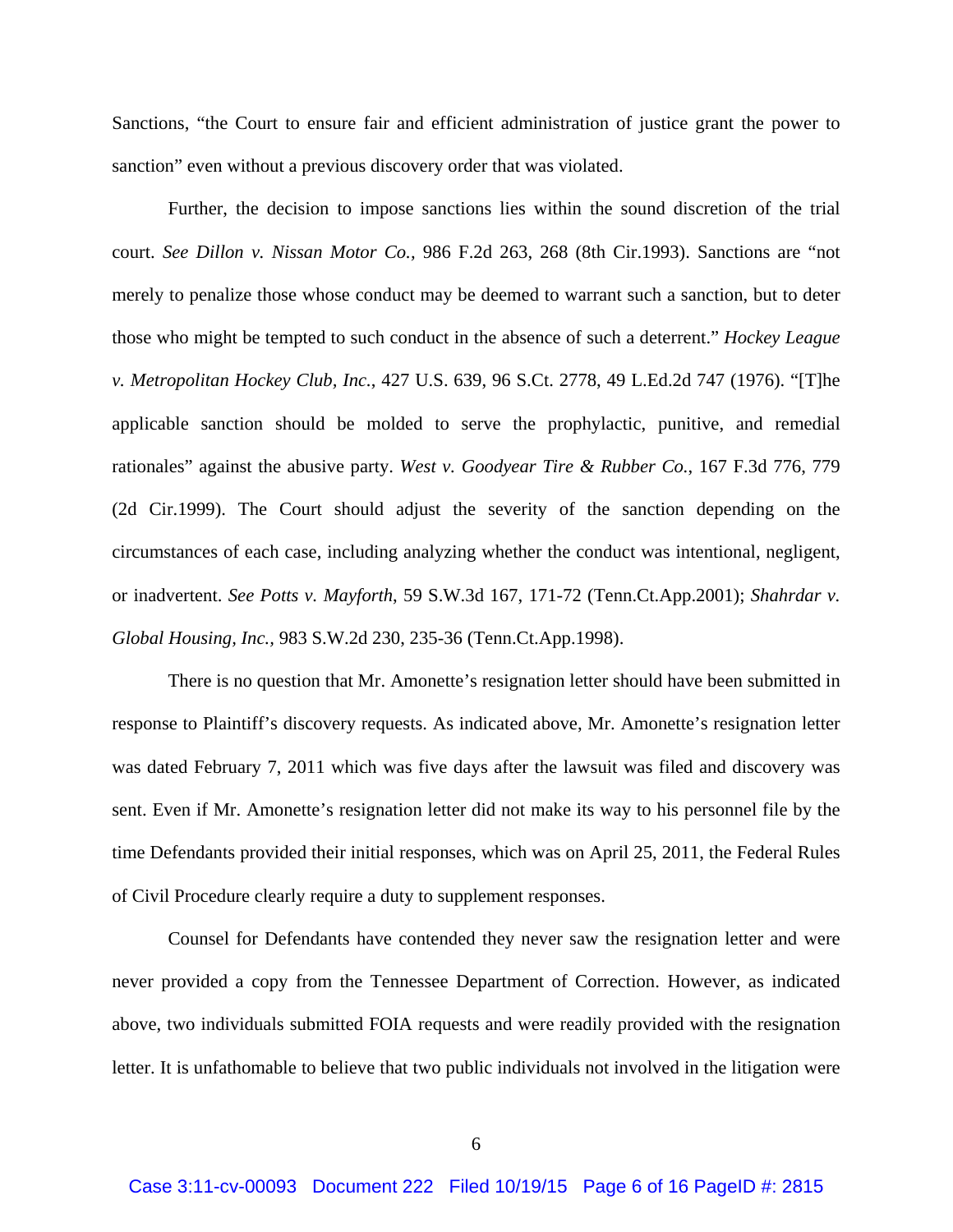provided the letter, but attorneys were conveniently not. Moreover, at some point, the resignation letter had been altered as is evidenced by the fact that the first resignation letter provided to *The New York Times* did not contain the same "1 of 5" text as the second resignation letter provided to Ben Hall with New Channel 5. The additional documents, which were apparently attached to the resignation letter, were also not produced to the Plaintiff. After receiving a copy of the resignation letter, Ben Hall sent an email to the Attorney General's office asking some probing questions including why the resignation letter sent to *The New York Times* was altered. (Doc. 180-4). Six days after Mr. Hall's email and while Plaintiff's Motion to Set Aside was pending, Mr. Crownover filed a second affidavit indicating that his office had conveniently found a computer file with the original scanned copy of Mr. Amonette's personnel file but it did not include the resignation letter. (Doc. 179-1). Mr. Crownover's first Affidavit indicated that this information had been destroyed and he was unable to review the personnel files and discovery documents. (Doc. 178-2).

Plaintiff has contended on numerous occasions how she was irreparably damaged by the failure of Defendants to produce Mr. Amonette's resignation letter. Failure to train was an essential element of Plaintiff's claims against the Defendants and this resignation letter would have not only called into question the credibility of every defense witness but could have been investigated further by the Plaintiff in preparation for trial. The letter included allegations of falsifying training records and the failure of Internal Affairs to question certain witnesses regarding Mr. Toll's death. Not only would an investigation into all of these allegations have been of upmost importance for the Plaintiff to accurately and fairly prepare for trial, it is reasonable to conclude that a named defendant complaining of a request to falsify training records would be dispositive on the issue. Certainly this Court has found this argument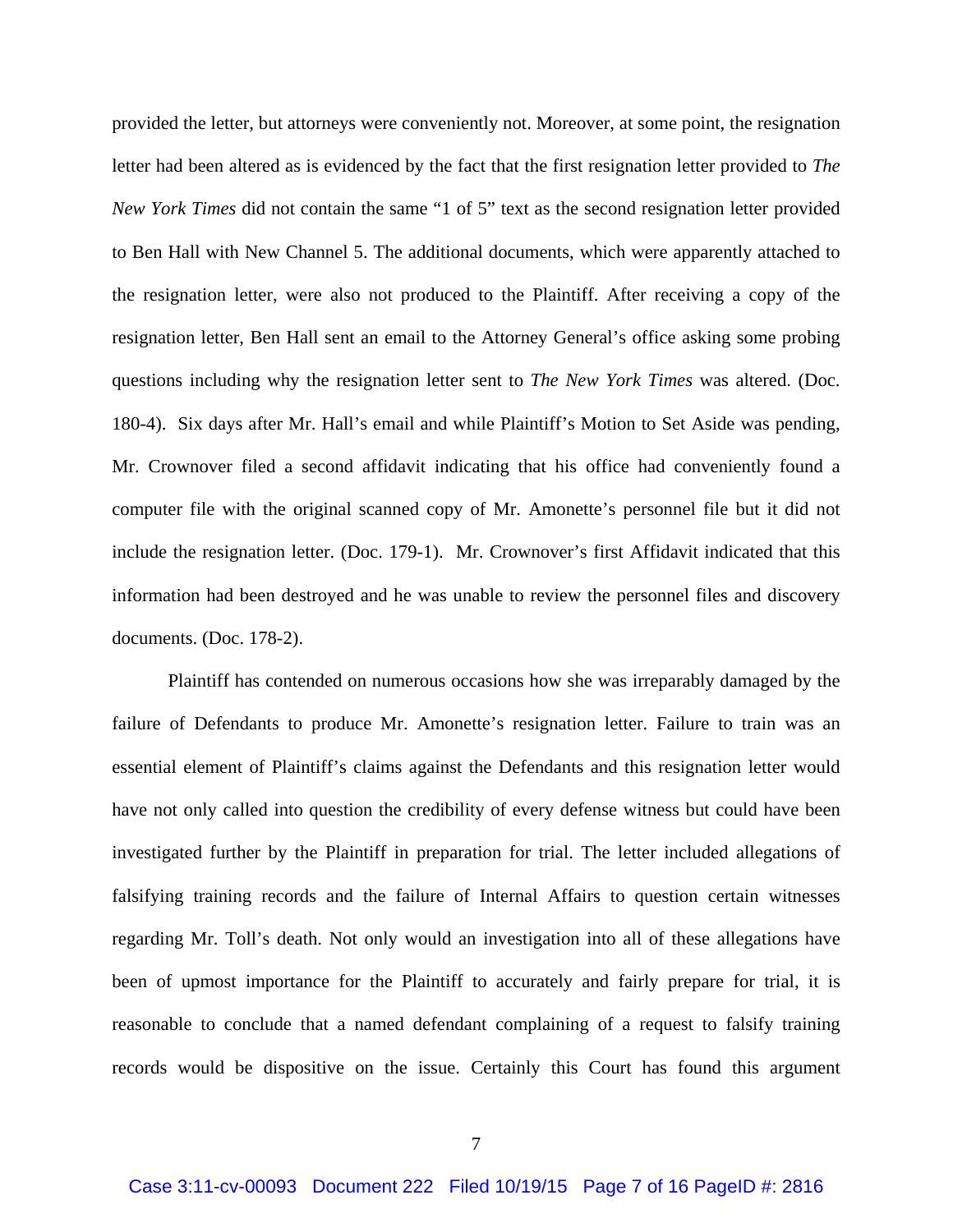persuasive and the damage associated with Defendants' conduct compelling, as evidenced by the decision to order a new trial. Judge Nixon eloquently stated in his Order, "The Court finds that Mr. Amonette's newly-discovered resignation letter is material evidence that would have assisted the jury in weighing the credibility of the defense witnesses, would have affected depositions and the parties' presentation of trial evidence, and would most likely have led the parties to other evidence." (Doc. 187, p. 7).

Following Judge Nixon's granting of a new trial, Plaintiff proceeded with serving discovery on Defendants as well as reaching out to witnesses on the case in preparation for the second trial. In light of Plaintiff finding out the contents of Mr. Amonette's resignation letter and the fact that it was not produced to Plaintiff during her original Requests for Production of Documents, Plaintiff served her Fifth Requests for Production of Documents to Defendants on August 24, 2015. Within those Requests, Plaintiff asked for Defendants to "produce the full contents of William T. Amonette's personnel file." On September 18, 2015, Defendants sent their Responses to Plaintiff's Fifth Requests for Production of Documents. (See Exhibit 1). Within those Requests, Defendants produced what they claim to be the personnel file of Mr. Amonette as received by the Department of Human Resources. The personnel filed totaled 264 pages. (See Exhibit 2). Upon receiving this document from Defendants, Plaintiff bates stamped the records. They are bates stamped 005759 through 006019. Interestingly, the personnel file of Mr. Amonette, produced in response to Plaintiff's First Requests for Production of Documents, totaled 131 pages. (Doc. 175-2). When comparing the two files, to the best that Plaintiff can tell, it appears that 104 pages are identical and 146 pages were not included in the originally produced personnel file. Also of interest, in the newest produced personnel file is Mr. Amonette's resignation letter--with the "1 of 5" notation written at the bottom--along with a one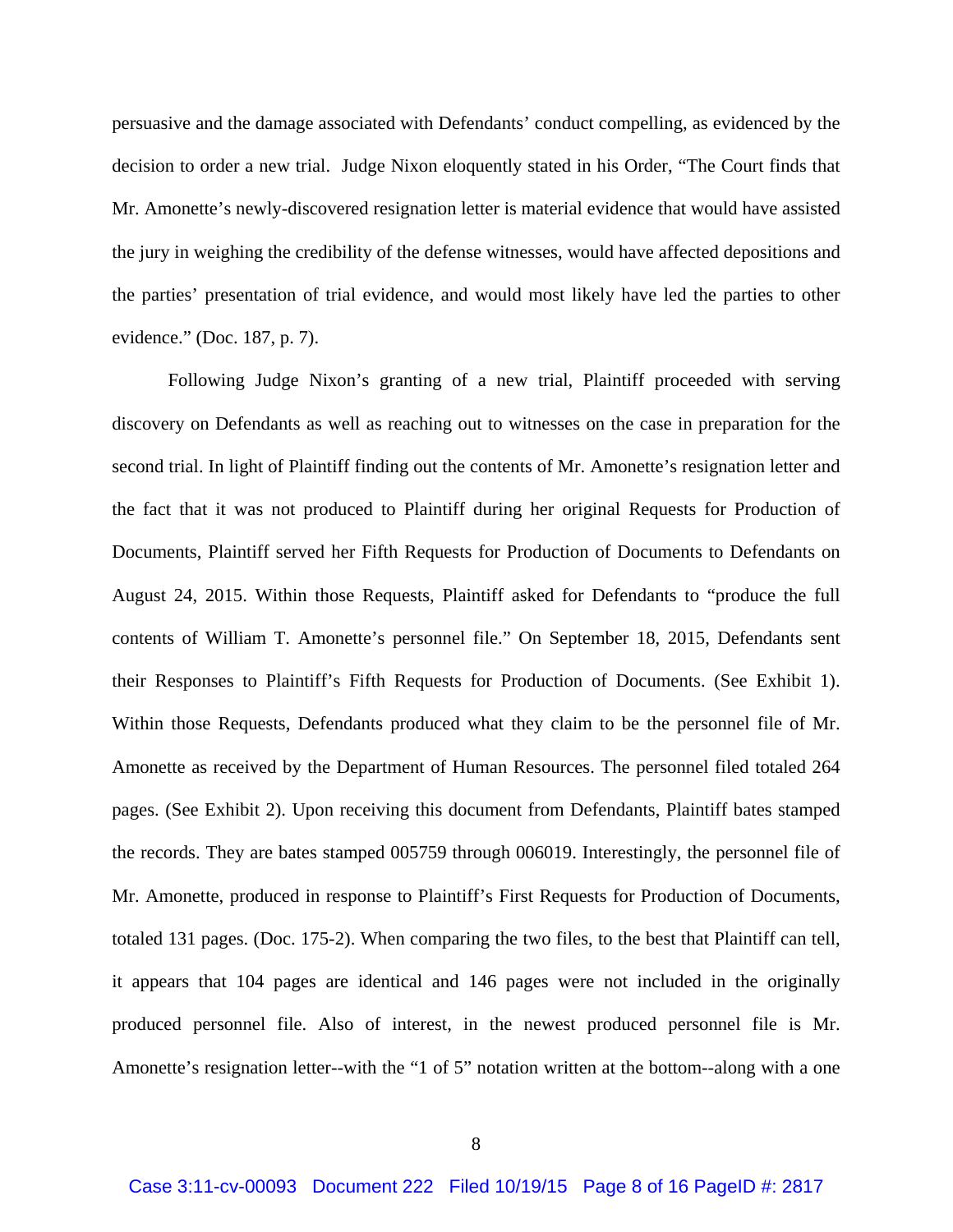page email correspondence between Samantha Hall and Lori Bogaerts discussing what else was attached with Mr. Amonette's resignation letter. (See Exhibit 2, Plaintiff's bates stamped numbered pages 005764-005765). These were the documents which Plaintiff attached to her post-trial Motions as proof of the resignation letter's existence. Defendants have yet to produce the other documents which were attached to Mr. Amonette's resignation letter. Additionally, Defendants provide no explanation as to why there is such a huge discrepancy in what was produced in the First Requests versus what was produced in the Fifth Requests. At this point, there is no telling what information was not originally supplied to the Plaintiff in preparation for the first trial.

 Of even more significance, which occurred after Plaintiff's Motion to Reopen Case and Plaintiff's Rule 60(b) Omnibus Motion for Relief were heard, is a discussion had with Mr. Amonette himself regarding, among other things, his resignation letter. Before getting to Mr. Amonette's testimony, Plaintiff would like to point out certain contents of Mr. Crownover's Affidavits. In Mr. Crownover's first Affidavit, he expressly stated, "I did not exhaustively review the many, many pages of the personnel files of the defendants, and *I do not recall the resignation letter*." (Doc. 178-2) (Emphasis added). In his Second Affidavit, Mr. Crownover again stated, "I do not recall the resignation letter." (Doc. 179-1). Additionally, on Page 4 of their Response to Plaintiff's post-trial Motions, Defendants specifically state, "Defendants' attorneys have no recollection of a resignation letter and no knowledge as to whether it was in Mr. Amonette's personnel file or not." (Doc. 178-citing the Affidavits of Mr. Crownover and Ms. Lorch).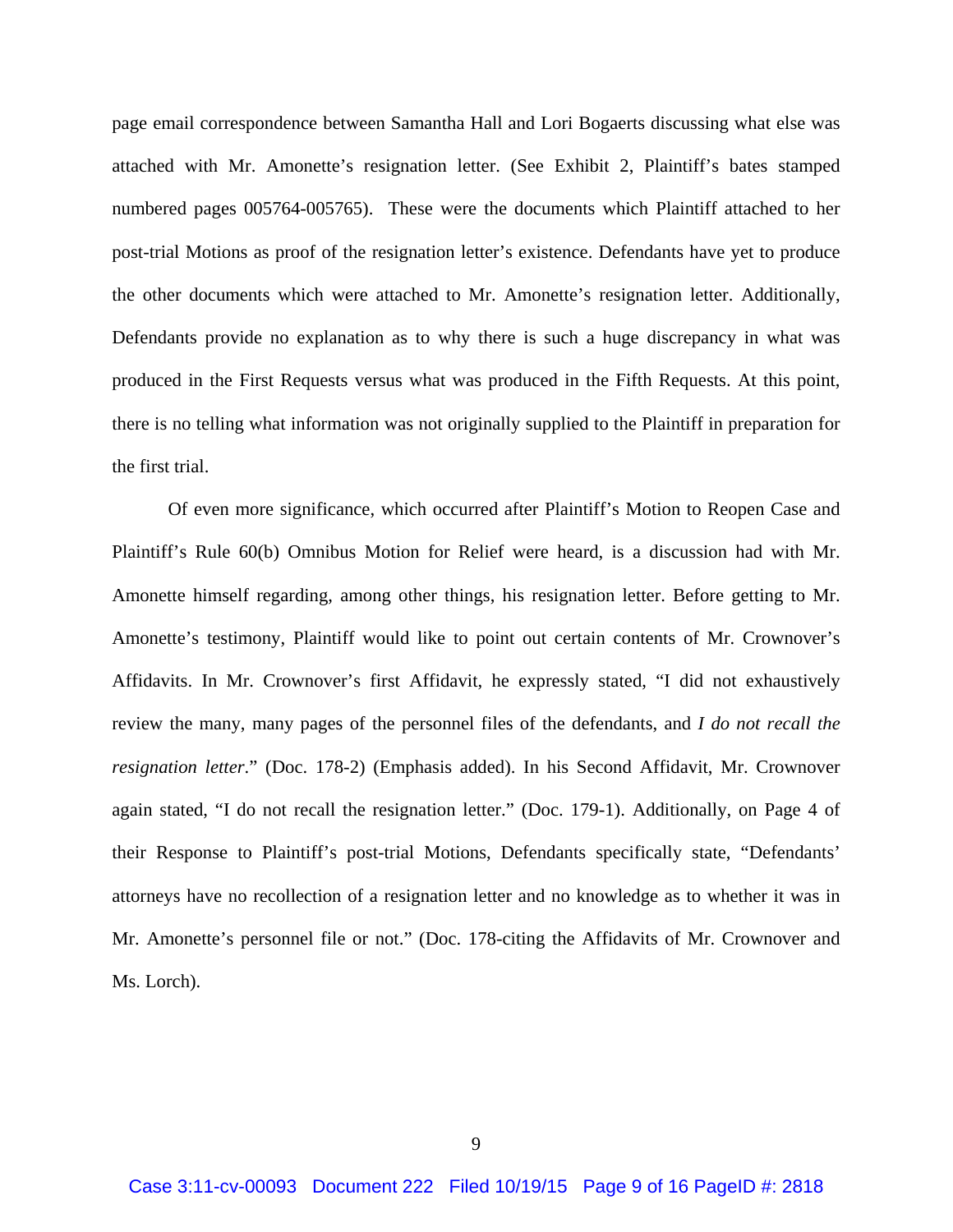On September 12, 2015, William Amonette gave a forty six page Statement on the

Record to Mr. Kurt Kerns regarding, in addition to other things, his resignation letter. (See

Exhibit 3).

Mr. Amonette stated to Mr. Kerns as follows:

- A. February. Arthur Crownover called me and referenced a letter that I had written for my resignation letter.
- Q. He referenced your resignation letter?
- A. Yeah, he did. He referenced my resignation letter and he asked why I wrote the letter because it caused him a lot of concern. Because I was kind of hard on the Department of Corrections. And he basically expressed to me that – not basically. He did – he expressed me that I was in the same boat as all of them, everybody else that was there, and did I realize that. And I told him, yeah, I did realize that, but not everybody had been talked to. And still at this point in time, because I talked to Battle still on a regular basis, that he still hadn't been talked to. And he said, "Well, who is Battle?" And I said, "Well, do you know everybody that was there?" And he said, "Yeah." So he read me the list. He didn't have the correct number of people that were there. He didn't know at that point in time. So he said, "Can you send me a copy of everybody that was there?" And I said, "Yes." On 2/17, I went to the post office and sent him a copy of everybody that was there.  $So -$
- Q. And so this whole conversation with Arthur Crownover happened in February, and he is talking with you specifically about your resignation letter of February 7th?
- A. He said yes, sir. He said the letter my resignation letter caused him a lot of concern that I had wrote it in that way, because it was hard on the Department of Corrections, and he referenced that it was hard on the Department of Corrections. And I told him it was. I told him I didn't have any ill will toward Department of Corrections, but I felt that Fisher didn't belong there, and that if you are going to be a policeman and you do what's right – and if somebody had done something wrong – and I personally didn't feel that anybody did anything willfully wrong –
- Q. Sure.
- A. -- and if I thought they did, I would have put a stop to it. But the fact that he didn't talk to everybody, it caused me a lot of problems. And I left mainly for that reason, that it just seemed like that everybody was – they didn't take it seriously. And I'm a serious person.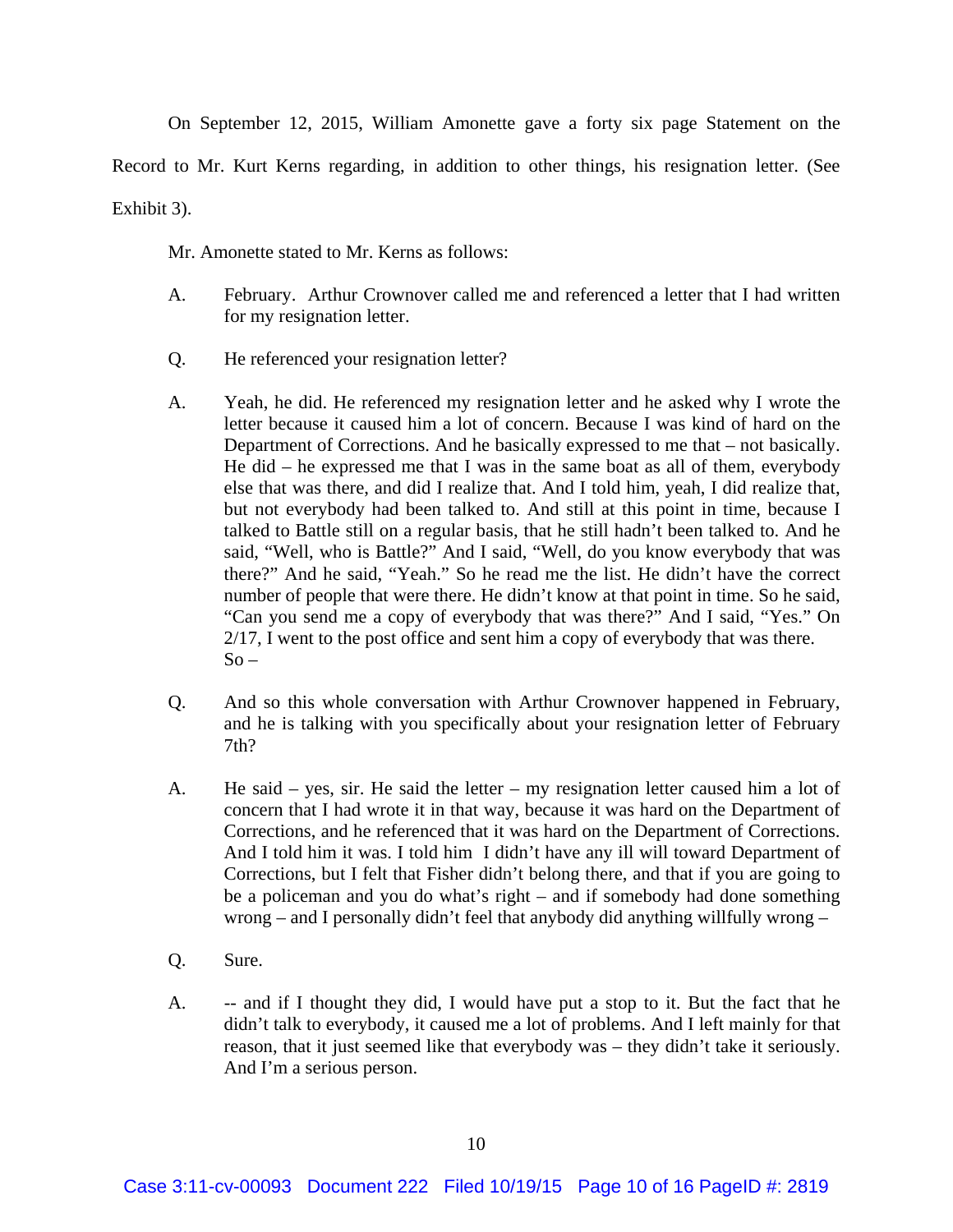(See Exhibit 3, p. 9, ll. 9-25; p. 10, ll. 1-25; p. 11, ll. 6).

Later on in the discussion, Mr. Kerns and Mr. Amonette again discuss a second

conversation about the resignation letter.

Specifically, Mr. Amonette states as follows:

- Q. Right. Now, as I'm looking at this February 7, 2011, letter, I heard you share with us earlier that Crownover called you and talked to you about it. Was there ever a time that he expressed concern about this letter to you again?
- A. Yeah. I had a deposition with an attorney I believe his name was Weissman at the State of Tennessee downtown in Mr. Crownover's office. After the deposition – the letter had come up in the deposition, and Mr. Weissman asked me, "Did you write a resignation letter?" I said, "Yeah, I did, probably seven or eight pages, should be in my file." And he said it wasn't in there. That was right toward the end of our deposition. After the deposition was over, Mr. Crownover said, "I'm going to walk Mr. Amonette out." He walked me out to the two doors to the elevator. He said, "How do you think you did?" I said, "I think I did okay. Two things you probably didn't like." He said, "What's that?" And I said that I said Reckheart wasn't the type of person that needed to work at the Department of Corrections, much less on a maximum security institution and that letter, my resignation letter. He said, "Yeah, I could have done without those," and I said, "Yeah, I bet you could have," and he said, "Yeah. Well, he didn't follow up with you," and we had a brief discussion about the letter and Mr. Reckheart.

(See Exhibit 3, p. 17, ll. 24-25; p. 18, ll. 1-25; p.19, l. 1).

Mr. Kerns then questioned Mr. Amonette about Mr. Crownover's Affidavits which were

filed with this Honorable Court.

Specifically,

- Q. Now, are you aware today that since this new trial has been granted, an affidavit from Arthur Crownover, II, makes two allegations in it: One, that he doesn't recall any resignation letter of yours and he doesn't know whether it could have been in some other documents that he had received in the process of the case, and he also states that he didn't ever intentionally withhold any documents from any of Jane Luna's attorneys? What are your thoughts on those statements?
- A. The fact that he said he never read that letter, whew, that's not true. I mean, I don't know how else to put it. It's just untruthful. He and I had two conversations about the letter, and I had told him – the first time we talked about it was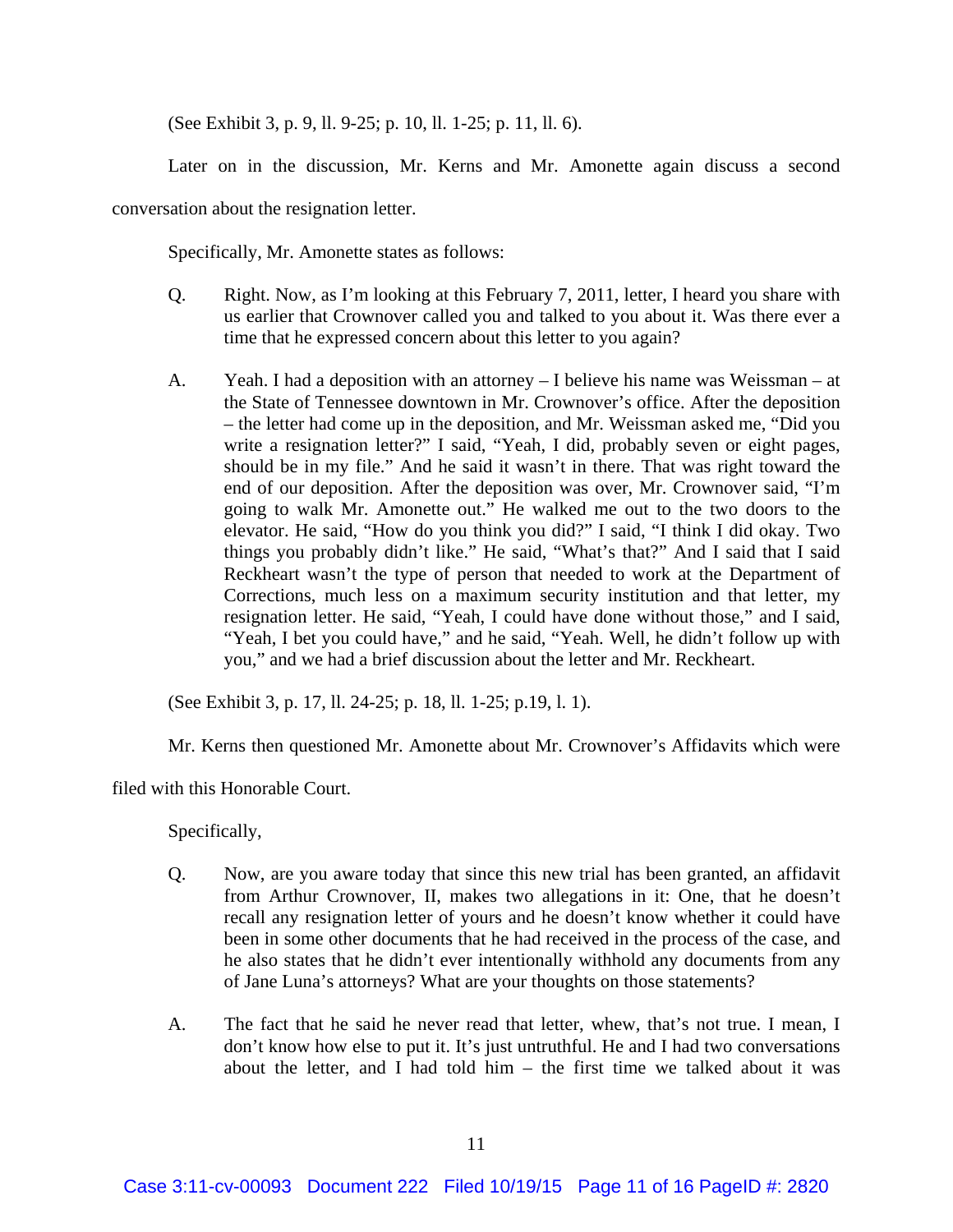approximately February 16h of 2011 – that I was not out to hurt the Department of Corrections. I want – I mean, I believe my job was to make it better.

- Q. Sure.
- A. I took a lot of ownership of any job I did. If I was typing on that little keyboard over there, it would be important to me to do it right. And I thought it was important that everything was documented and done properly. And I told him as much because he – when we were talking about the letter, he was concerned that I was just out to burn the Department of Corrections. That wasn't it at all. I just want everybody talked to. And, now, we talked about the letter for a good while and we probably were on the phone 15, 20 minutes. And we discussed that I would send him a list of all the people that were involved in the cell extraction that night, and I did so the next day, February 17th.

(See Exhibit 3, p. 19, ll. 5-25; p. 20, ll. 1-14).

 While Judge Nixon did not find that Plaintiff had proven fraud, misrepresentation or misconduct in her Rule 60(b) Motion, it is abundantly clear that based on the newly obtained evidence stated above Defendants by and through counsel, General Crownover in particular, engaged in willful conduct. Counsel for Defendants have continuously argued that they have no recollection of a resignation letter and do not know if it was originally contained within the documents produced to Plaintiff. As previously mentioned, Mr. Crownover filed two Affidavits with the Court where he attested to not recalling the resignation letter. Mr. Amonette clearly testified that he had conversations with Mr. Crownover on two separate occasions regarding the resignation letter. One conversation lasted approximately 15-20 minutes. It is impossible to believe that Mr. Crownover could have simply forgotten about these two conversations with Mr. Amonette. Plaintiff argues this is nothing short of willful fraud, misrepresentation and/or misconduct on behalf of Defendants. It is clear that Mr. Crownover knew of the resignation letter's existence as early as February 2011. Moreover, Mr. Amonette's Statement on the Record undoubtedly establishes that Mr. Crownover spoke to Mr. Amonette prior to his deposition regarding the specific contents of the resignation letter. Mr. Crownover then sat through Mr.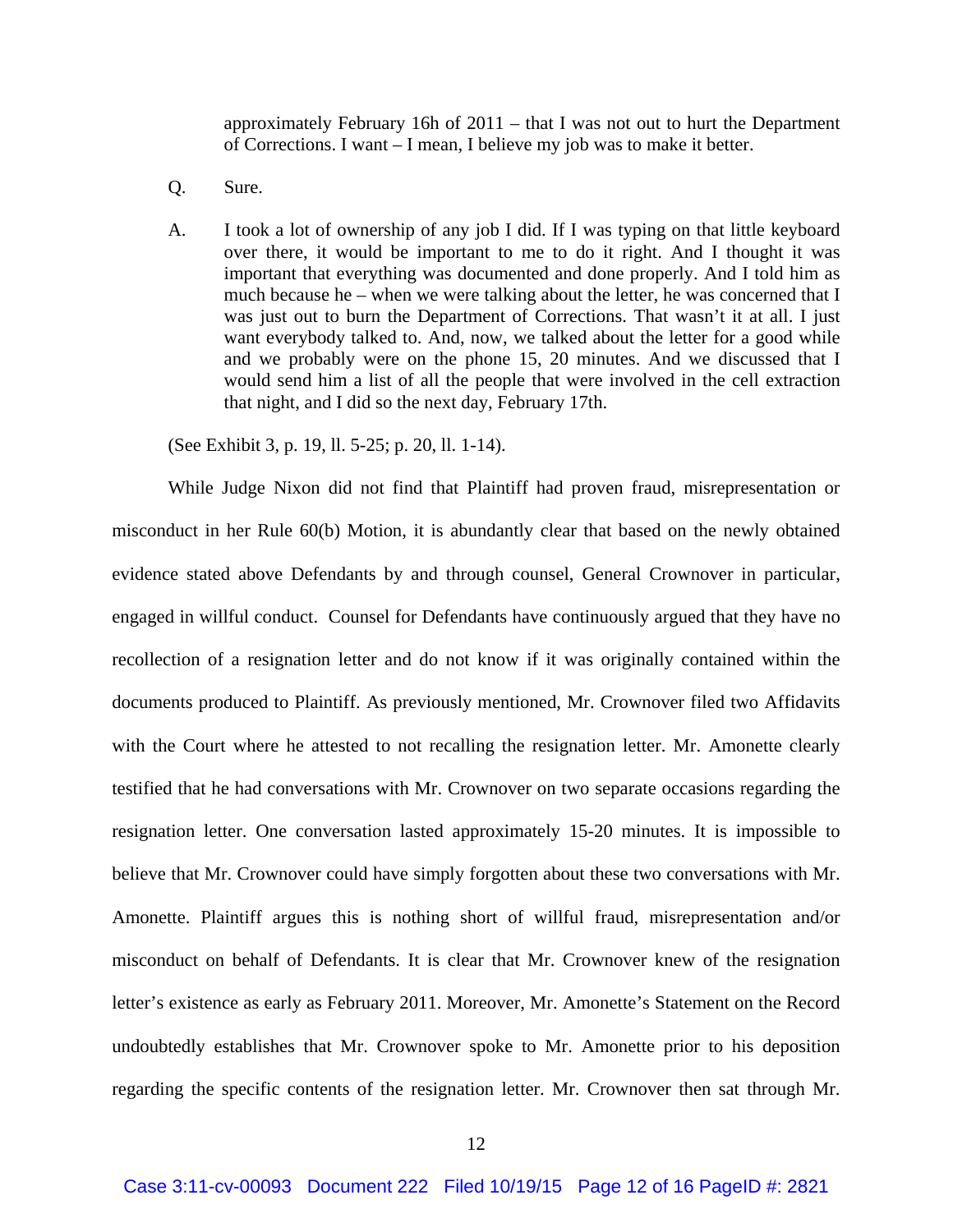Amonette's deposition, who was his client at the time, and heard his testimony regarding why he resigned from Riverbend. At no point in time did Mr. Crownover stop the deposition or bring it to anyone's attention that Mr. Amonette was not being entirely forthcoming in his deposition as is required by the Rules of Professional Conduct.

There is undoubtedly clear and convincing evidence Defendants knew of the exact contents of Mr. Amonette's resignation letter over four years ago and that they intentionally misrepresented this fact not only to the Plaintiff but to the Court as well. Further, as evidenced by the fact that Defendants produced only the two pages originally obtained by the Plaintiff regarding Mr. Amonette's resignation letter as well as the 146 page difference in Mr. Amonette's personnel file, there is clearly a willful withholding of evidence on behalf of the Defendants.

The instant case clearly involved significant bad faith conduct not only during the discovery process but throughout the entire case. The Court has the authority, and duty, to take appropriate actions to punish the Defendants for their conduct and to deter others from engaging in similar abuse in the future. While the opportunity to try this case again is of huge significance to the Plaintiff, said remedy in and of itself is not sufficient. Trying this case for a second time is a huge burden on both the Plaintiff and the Court. This is exactly what is contemplated when it is stated above that a court's inherent power to award sanctions "is governed not by rule or statute but by the control necessarily vested in courts to manage their own affairs so as to achieve the *orderly and expeditious disposition of cases*." *Link v. Wabash R. Co.,* 370 U.S. 626, 630-31, 82 S.Ct. 1386, 8 L.Ed.2d 734 (1962); *see also Roadway Express, Inc. v. Piper*, 447 U.S. 752, 100 S.Ct. 2455, 65 L.Ed.2d 488 (1980)(emphasis added.) As a direct consequence of Defendants' willful and fraudulent behavior, this case will be tried a second time, which is hardly an orderly and expeditious disposition.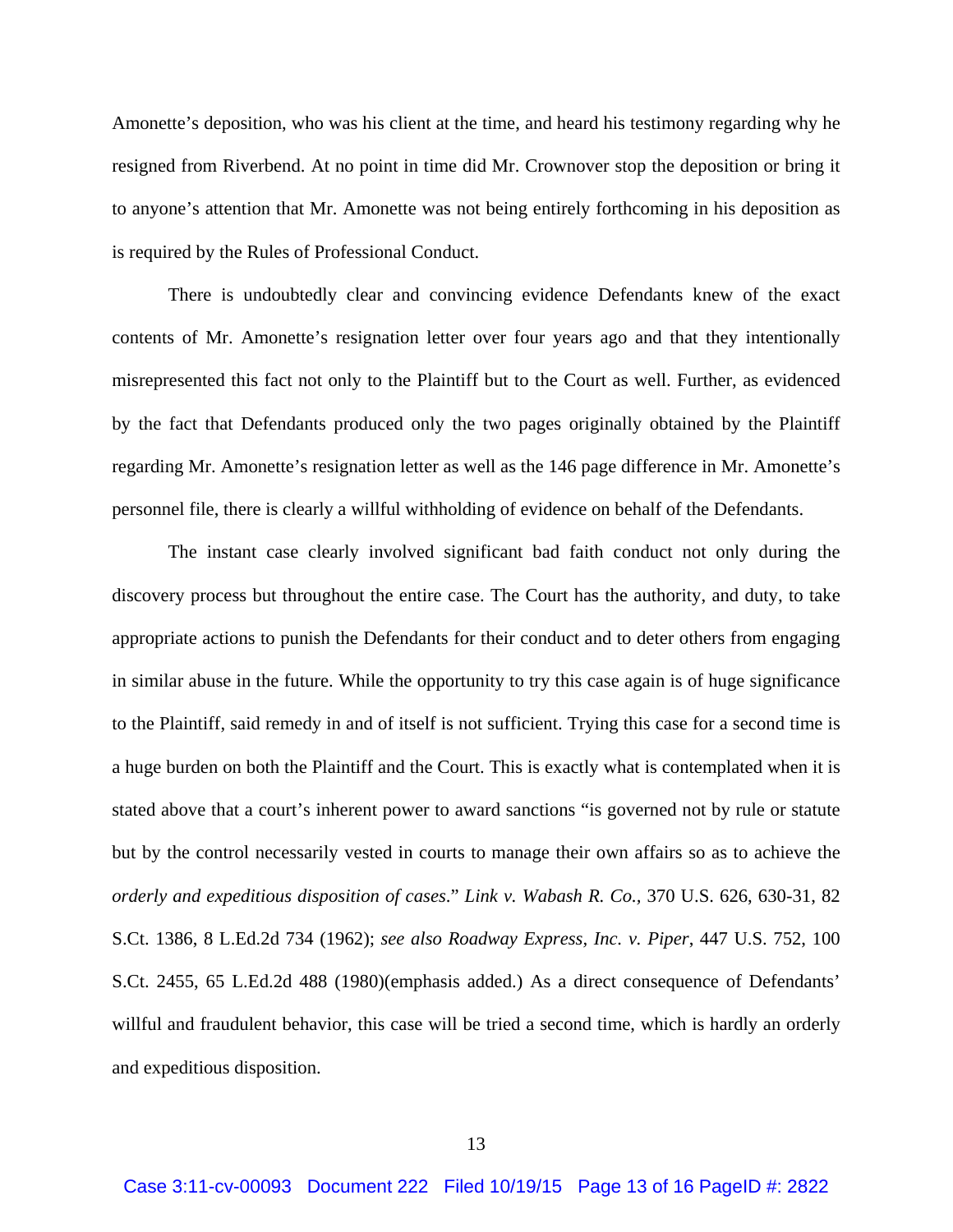Plaintiff, as noted above, has suffered tremendous financial expense, to say nothing of emotional pain, as a result of Defendants' actions. While Plaintiff would like to believe that she will receive full disclosure from the Defendants in preparation for the second trial, it does not appear that this is the case, as is evidenced by the huge page difference between what has been produced as Mr. Amonette's personnel file. There has clearly been an injustice caused to the Plaintiff throughout this entire litigation and the Defendants should be punished appropriately to deter any further injustice. In fact, Judge Nixon, when ordering a new trial, stated that "given the facts of this case, the Court finds that such course is required to prevent an injustice." (Doc. 187, p. 8).

Based on Defendants egregious conduct, Plaintiff submits that ordering Defendants to pay all Plaintiff's attorneys' fees and costs is not only an appropriate sanction, but also a necessary one to assist with the economic hardship associated with trying this case for a second time. As evidenced by the attached Affidavits of David J. Weissman, Jeff Roberts and John Griffith, Plaintiff incurred \$359,640 in attorney's fees. (See Exhibits 4, 5 and 6, respectively). In addition to attorney's fees, Plaintiff incurred \$63,228.07 in costs as is evidenced by the attached Affidavits. (See Exhibits 4-6). Additionally, and as evidenced by the attached Affidavit of Amy Hardee, Plaintiff incurred \$2,598.75 in support staff fees for the preparation and original trial in this case.

Plaintiff, in order to prepare for the new trial in this case, also had to incur the cost of ordering the transcript from the original trial. (See Exhibit 8). Had it not been for Defendants abuse during this case, Plaintiff would not have to incur additional attorney's fees and costs for a second trial, not to mention the emotional toll of having to go through a second trial.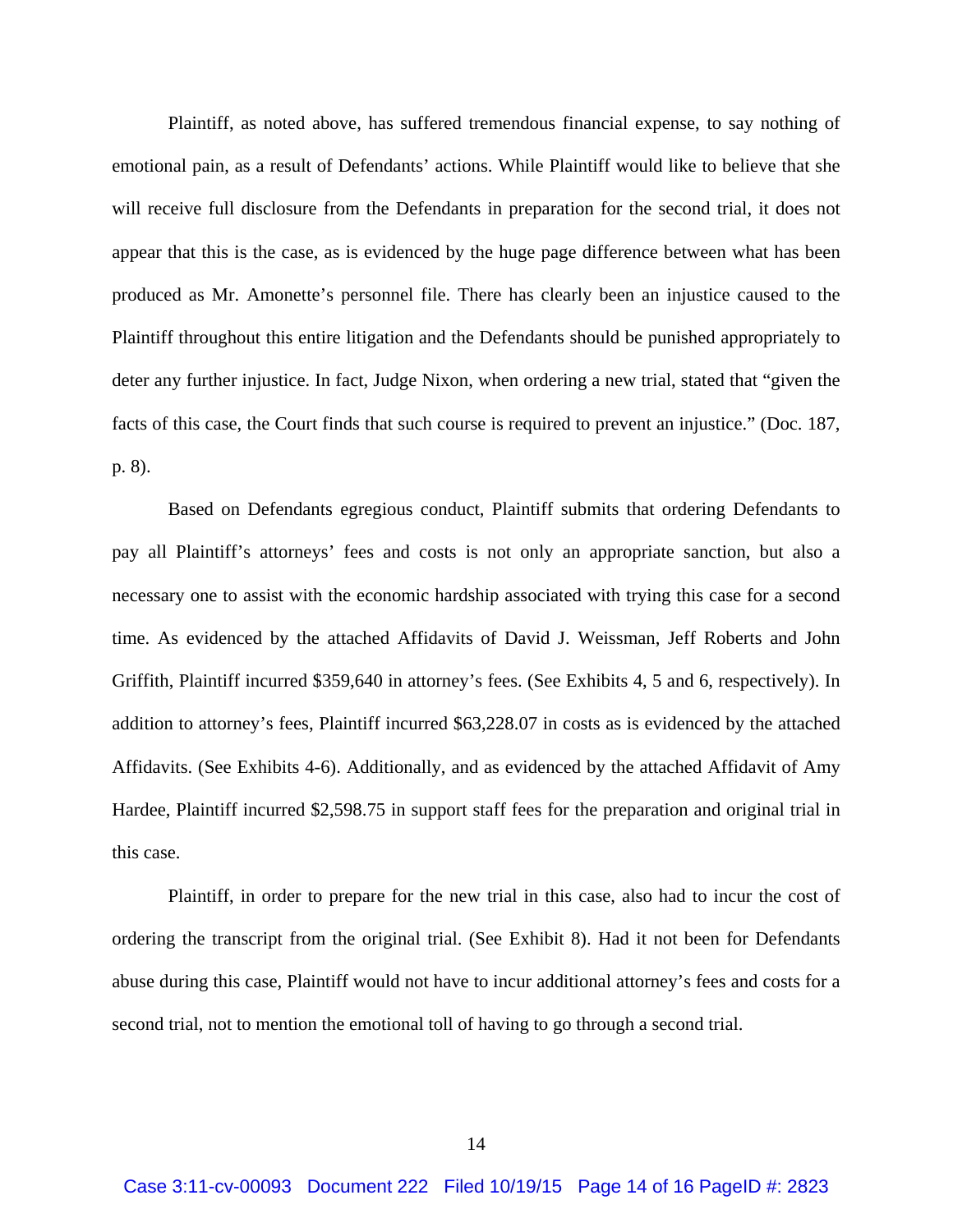WHEREFORE, PREMISES CONSIDERED, Plaintiff moves the Court for an Order from the Court fashioning an appropriate remedy, commensurate with Defendants' conduct in this case and for all attorneys' fees and costs incurred on this case as well as the cost of the original trial transcript. Finally, Plaintiff prays for all such further relief, both general and specific, to which she may be entitled under the premises.

Respectfully submitted,

 /s/ David J. Weissman **David L. Raybin (B.P.R. #3385) David J. Weissman (B.P.R. #25188)**  HOLLINS, RAYBIN & WEISSMAN, P.C. Fifth Third Center, Suite 2200 424 Church Street Nashville, Tennessee 37219 (615) 256-6666 (615) 254-4254-fax draybin@hwylaw.com dweissman@hwylaw.com

**Jeff Roberts (B.P.R. #20263) John Griffith (B.P.R. #19405)**  GRIFFITH & ROBERTS, PLLC 213 Fifth Avenue North, Suite 300 Nashville, Tennessee 37219 (615) 425-4400 (615) 425-4401-fax jroberts@griffithroberts.com jgriffith@griffithroberts.com

**Kurt Kerns (B.P.R. #15028)**  ARIAGNO, KERNS, MANK & WHITE, LLC 328 North Main Street Wichita, KS 67202 (316) 265-5511 kurtpkerns@aol.com

*Attorneys for Plaintiff*